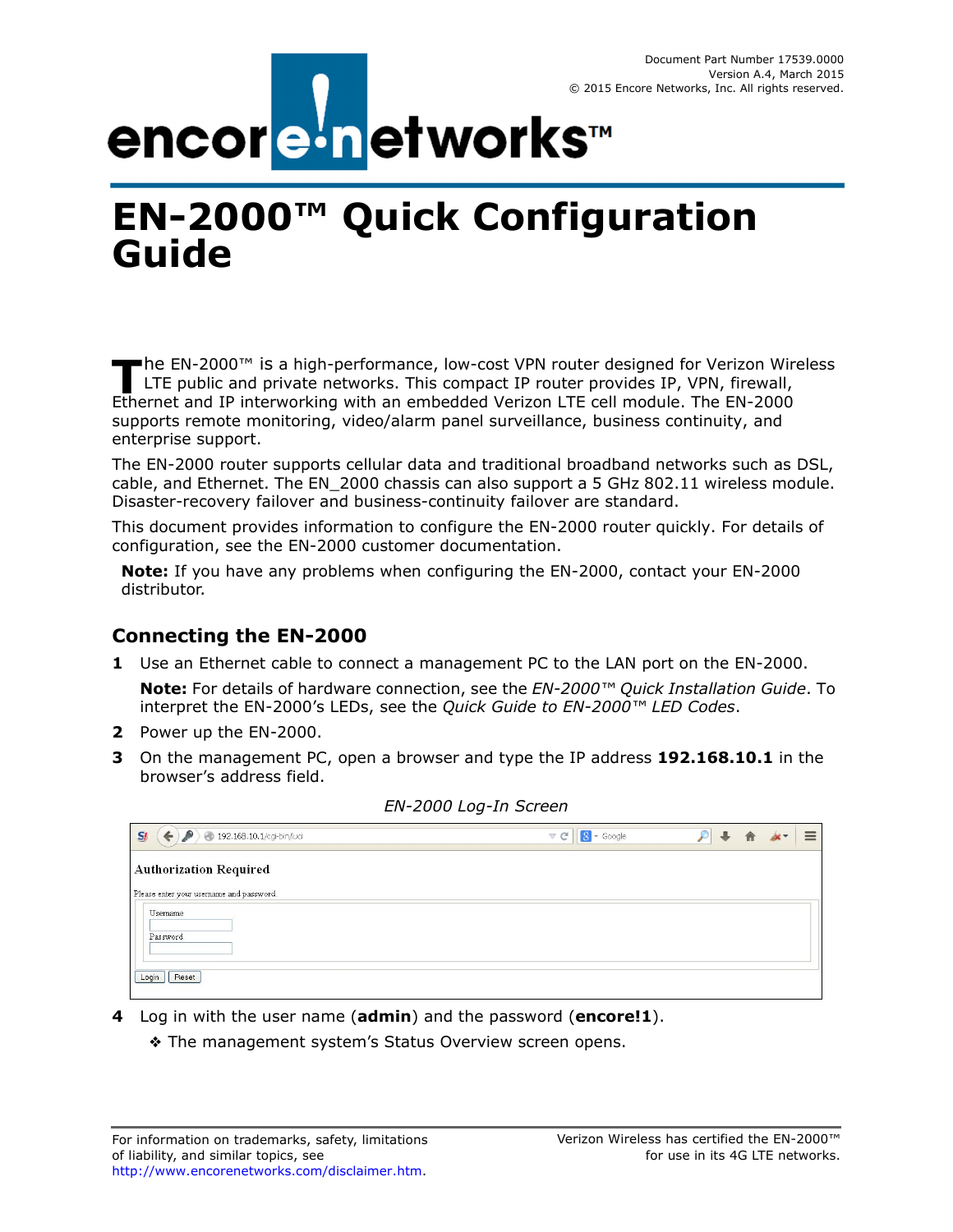#### *EN-2000 Status Overview Screen*

| 1<br>encoretnetworks                           | EN2000 LTE Router Phone/MTN#:<br>Device Mode: Cell Failover<br>Cell Signal: -12548m<br>Operation Status: Online using WAN   Auto Refresh: on |                                                        |                      |               |              |                     |                | Changes: (         |
|------------------------------------------------|----------------------------------------------------------------------------------------------------------------------------------------------|--------------------------------------------------------|----------------------|---------------|--------------|---------------------|----------------|--------------------|
| <b>Status</b><br>System Network                | Logout Quickstart                                                                                                                            |                                                        |                      |               |              |                     |                |                    |
| Overview<br>Routes System Log Realtime Graphs. |                                                                                                                                              |                                                        |                      |               |              |                     |                |                    |
| <b>Status</b>                                  |                                                                                                                                              |                                                        |                      |               |              |                     |                | Uptime: 0h 47m 55s |
| System                                         |                                                                                                                                              |                                                        |                      |               |              |                     |                |                    |
| Device Name                                    |                                                                                                                                              | EN2000                                                 |                      |               |              |                     |                |                    |
| Device Hodel                                   |                                                                                                                                              | EN 2000                                                |                      |               |              |                     |                |                    |
| Firmware Varsion                               |                                                                                                                                              | 17322 03 12                                            |                      |               |              |                     |                |                    |
| Local Time                                     |                                                                                                                                              | Wed reb 18 12:38:44 2015                               |                      |               |              |                     |                |                    |
| <b>Cellular Information</b>                    |                                                                                                                                              |                                                        |                      |               |              |                     |                |                    |
| Call Signal                                    |                                                                                                                                              | $-125$ diam                                            |                      |               |              |                     |                |                    |
| IMEL                                           |                                                                                                                                              | 359692051021120                                        |                      |               |              |                     |                |                    |
| SD4 ID<br>APN                                  |                                                                                                                                              | MEDI VENSTATIC                                         |                      |               |              |                     |                |                    |
|                                                |                                                                                                                                              |                                                        |                      |               |              |                     |                |                    |
| Network                                        | <b>Network</b>                                                                                                                               | <b>Status</b>                                          |                      |               |              |                     |                |                    |
|                                                | <b>AVLAN3316</b>                                                                                                                             |                                                        |                      |               |              |                     |                |                    |
|                                                | 75k                                                                                                                                          | Protocol: (2to)<br>RX: 0.00 B (0 Pkts.)                |                      |               |              |                     |                |                    |
|                                                | Izteravianzzas                                                                                                                               | TX: 0.00 B (0 Picts.)                                  |                      |               |              |                     |                |                    |
|                                                |                                                                                                                                              | Uptime: 0h 0m 0s                                       |                      |               |              |                     |                |                    |
|                                                | <b>CELL</b>                                                                                                                                  | MAC-Address: 94:89:84:18:8F:21                         |                      |               |              |                     |                |                    |
|                                                | 區                                                                                                                                            | Protocol: chco<br>RX: 2.50 KB (48 Pkts.)               |                      |               |              |                     |                |                    |
|                                                | $-22$                                                                                                                                        | TX: 374.51 KB (964 Pkts.)                              |                      |               |              |                     |                |                    |
|                                                |                                                                                                                                              | Uptime: On 47m 2s                                      |                      |               |              |                     |                |                    |
|                                                | LAN                                                                                                                                          | MAC-Address: 04:F0:21:12:B1:26                         |                      |               |              |                     |                |                    |
|                                                | BP(查兰曼)                                                                                                                                      | Protocol: static<br>RX: 1.26 MB (7834 Picts.)          |                      |               |              |                     |                |                    |
|                                                | brilan                                                                                                                                       | TX: 2.40 MB (6746 Pkts.)                               |                      |               |              |                     |                |                    |
|                                                |                                                                                                                                              | IPv4: 192.168.10.1/24                                  |                      |               |              |                     |                |                    |
|                                                | WAN                                                                                                                                          | Uptime: Oh 47m 1s<br>MAC-Address: 00:A0:EB:03:00:56    |                      |               |              |                     |                |                    |
|                                                | $\mathbb{Z}$                                                                                                                                 | Protocol: dhcp                                         |                      |               |              |                     |                |                    |
|                                                | $-21$                                                                                                                                        | RX: 1.48 MB (4747 Pkts.)<br>TX: 577.80 KB (3486 Pkts.) |                      |               |              |                     |                |                    |
|                                                |                                                                                                                                              | IPv4: 192.168.1.204/24                                 |                      |               |              |                     |                |                    |
| Wireless                                       |                                                                                                                                              |                                                        |                      |               |              |                     |                |                    |
|                                                | AR9342 802.11an Radio                                                                                                                        | 5500; phoens, with                                     | Encryption: None     |               |              |                     |                |                    |
|                                                |                                                                                                                                              | Mode: Master                                           | ACK Timeout: 22      |               |              |                     |                |                    |
|                                                | AP                                                                                                                                           | Chennel: 138 (5.680 GHz)<br>Sitrete: 300 Hb/J's        | Drs Stetus: Disabled |               |              |                     |                |                    |
|                                                |                                                                                                                                              | 85500:04:40:21:12:61:26                                |                      |               |              |                     |                |                    |
| Associated Stations (0)                        |                                                                                                                                              |                                                        |                      |               |              |                     |                |                    |
| <b>MAC-Address</b>                             | <b>Network</b>                                                                                                                               | <b>Device Name</b>                                     | Last IP<br>Signal    | Signal/Chains | <b>Noise</b> | <b>TX Rate</b>      | <b>RX Rate</b> | TX-CCQ             |
|                                                |                                                                                                                                              | No information available                               |                      |               |              |                     |                |                    |
|                                                |                                                                                                                                              |                                                        |                      |               |              |                     |                |                    |
| <b>DHCP Leases</b>                             |                                                                                                                                              |                                                        |                      |               |              |                     |                |                    |
| <b>Hostname</b>                                |                                                                                                                                              | IPv4-Address                                           | <b>MAC-Address</b>   |               |              | Leasetime remaining |                |                    |
| HP-p6-2016                                     |                                                                                                                                              | 192, 168, 10, 198                                      | 38:60:77:82:55:18    |               |              | 11h 8m 7s           |                |                    |

<span id="page-1-0"></span>**5** On the Status Overview screen, select the **Quickstart** tab.

❖ The Application Configuration screen opens.

|  | EN-2000 Application Configuration Screen |
|--|------------------------------------------|
|--|------------------------------------------|

| Status System Network<br><b>Constitution Cuickstart</b>     |                                                                                                                    |                             |
|-------------------------------------------------------------|--------------------------------------------------------------------------------------------------------------------|-----------------------------|
|                                                             |                                                                                                                    |                             |
| <b>Application Configuration</b>                            |                                                                                                                    |                             |
| Select the Device Mode and associated parameters            |                                                                                                                    |                             |
| · Parameters                                                |                                                                                                                    |                             |
| Device Mode                                                 | Cell Failover<br>cus.<br>Select Specific Device Mode                                                               |                             |
| Device Name                                                 | NameOfThisDevice<br>Custom name assigned to this device                                                            |                             |
| LAN IP                                                      | 192.168.10.1<br><sup>2</sup> IP Address assigned to the ethernet LAN port                                          |                             |
| LAN Netmask                                                 | 255.255.255.0<br>$\overline{\phantom{a}}$<br>Subnet mask of the LAN network                                        |                             |
| LAN DHCP Server                                             | Enabled<br>l.<br>Range varies based on mask                                                                        |                             |
| WAN Protocol                                                | <b>Static</b><br>$\overline{\phantom{a}}$<br>Select Ethernet WAN Protocol                                          |                             |
| WAN IP                                                      | 1.1.1.2<br>IP address assigned to the ethernet WAN port                                                            |                             |
| WAN Netmask                                                 | 255 255 255.0<br>$\left  \cdot \right $<br>Subnet mask of the ethernet WAN network                                 |                             |
| <b>WAN Gateway</b>                                          | 1.1.1.1<br><b>O</b> Default gateway                                                                                |                             |
| DNS Server                                                  | 8.8.8.8<br>C Domain Name Server                                                                                    |                             |
| Failover Ping IP                                            | 8.8.8.8<br><b>B</b> Heartbeat monitor to determine health<br>of Primary WAN Interface                              |                             |
| Failover Ping Timeout (seconds)                             | Number of Seconds to wait for ping response                                                                        |                             |
| Failover Ping Retries                                       | 5<br>Number of ping failures to switch to failover and number<br>of successful pings to switch back to primary WAN |                             |
| VPN Mode                                                    | None<br>$\rightarrow$<br>For use with IPSec                                                                        |                             |
| Enable WiFi Mode                                            | <b>D</b> Enabling this activates will                                                                              |                             |
|                                                             |                                                                                                                    |                             |
| <b>Device Password</b>                                      |                                                                                                                    |                             |
| Changes the administrator password for accessing the device |                                                                                                                    |                             |
| Password                                                    | œ                                                                                                                  |                             |
| Confirmation                                                | 田                                                                                                                  |                             |
|                                                             |                                                                                                                    | Reset C Save D Save & Apply |

**Note:** The lower part of the Application Configuration screen provides a **Device Password** configuration area. Change the password only if your network administrator provides a new password. If the password is not changed, it remains at its default value (**encore!1**).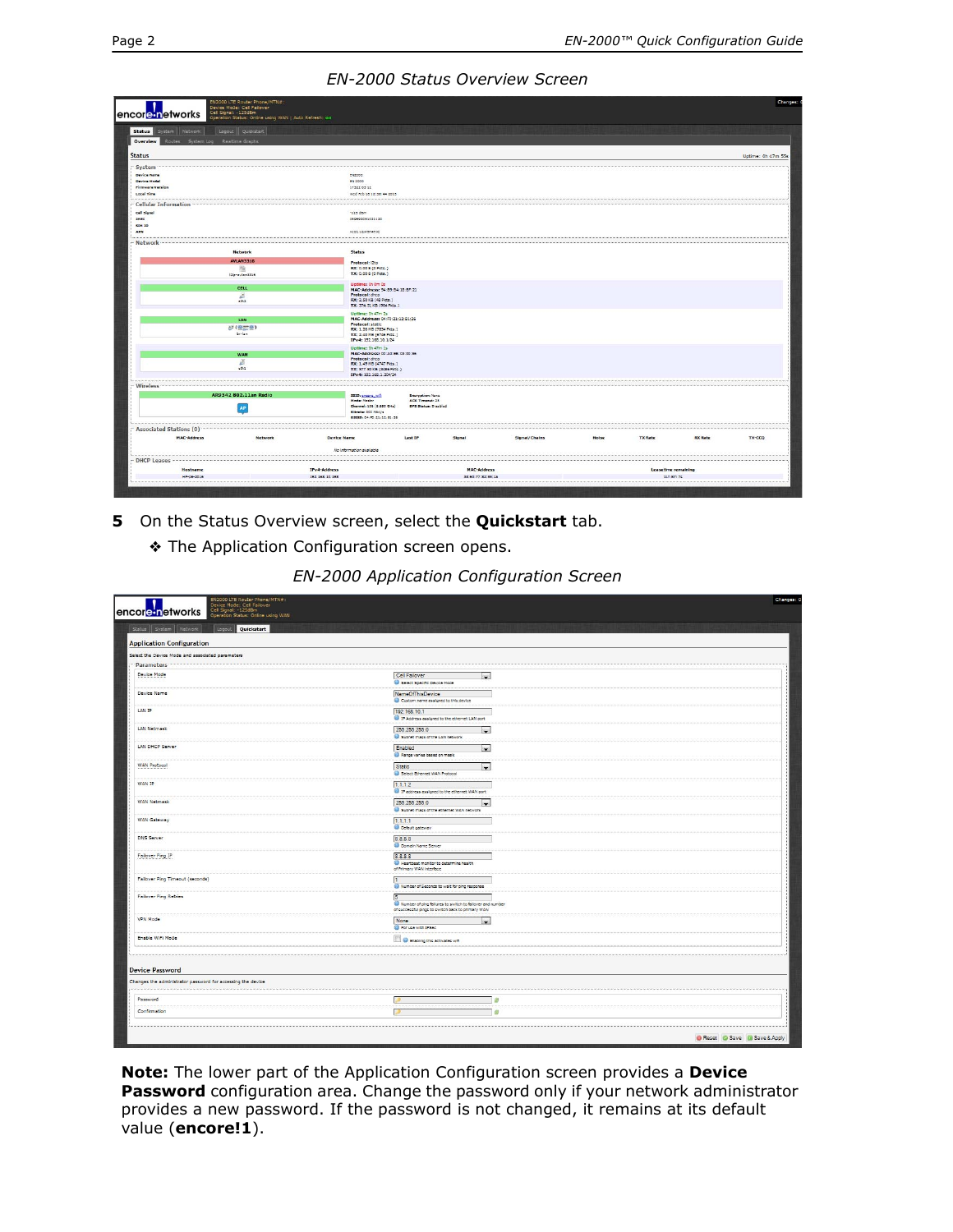## **Selecting the EN-2000's Device Mode**

Make sure you have performed [step 1](#page-0-0) through [step 5](#page-1-0) on [pages 1](#page-0-0) [and 2](#page-1-0).

<span id="page-2-0"></span>**6** Under the heading **Parameters**, in the upper part of the Application Configuration screen, select the **Device Mode**:

**Note:** When you select the **Device Mode**, the screen displays the parameters to configure for that mode.

- <span id="page-2-1"></span>**a** Select **Cell Failover** for automatic connection via a cellular wireless connection when the wired connection fails.
	- ❖ The screen displays parameters for this device mode. See *[Configuring the](#page-3-0)  [EN-2000 for Cell Failover](#page-3-0)* on [page 4.](#page-3-0)
- <span id="page-2-2"></span>**b** Select **Cell Router** when cellular wireless will be the principal method of connection to a network.
	- ❖ The screen displays parameters for this device mode. See *[Configuring the](#page-4-0)  [EN-2000 as a Cell Router](#page-4-0)* on [page 5.](#page-4-0)
- <span id="page-2-3"></span>**c** Select **Cell Pass Through** to provide cellular wireless connection between an existing non-wireless router and a network.
	- ❖ The screen displays parameters for this device mode. See *[Configuring the](#page-5-0)  [EN-2000 for Cell Passthrough](#page-5-0)* on [page 6](#page-5-0).
- <span id="page-2-4"></span>**d** Select **VRRP Backup** to use the EN-2000 as a backup router in a VRRP set.
	- ❖ The screen displays parameters for this device mode. See *[Configuring the](#page-6-0)  [EN-2000 for VRRP Backup](#page-6-0)* on [page 7](#page-6-0).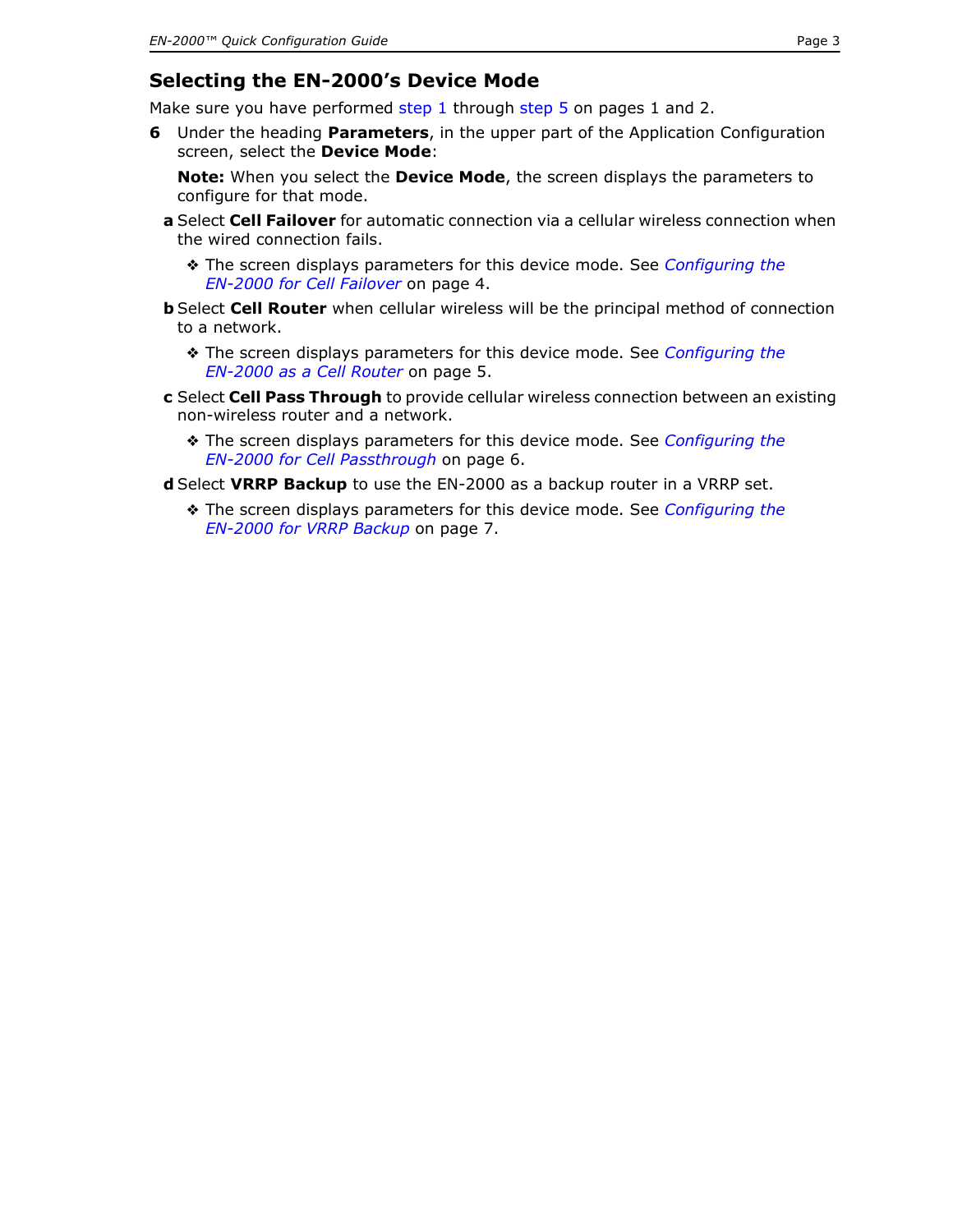## <span id="page-3-0"></span>**Configuring the EN-2000 for Cell Failover**

Make sure you have performed [step 6](#page-2-0)[a](#page-2-1) on [page 3](#page-2-0).

*Application Configuration Screen to use EN-2000 in Cell Failover Mode (WAN Protocol Displayed as Static)*

| Status System Network<br>Legaul Quickstart                  |                                                                                                                    |  |
|-------------------------------------------------------------|--------------------------------------------------------------------------------------------------------------------|--|
| <b>Application Configuration</b>                            |                                                                                                                    |  |
| Select the Device Mode and associated parameters            |                                                                                                                    |  |
| Parameters                                                  |                                                                                                                    |  |
| Device Mode                                                 | Cell Failover<br>$\sim$<br><b>B</b> Select Specific Device Mode                                                    |  |
| Device Name                                                 | NameOfThisDevice<br>Custom name assigned to this device                                                            |  |
| LAN IP                                                      | 192.168.10.1<br><sup>63</sup> IP Address assigned to the ethernet LAN port                                         |  |
| LAN Netmask                                                 | 255.255.255.0<br>$\overline{\phantom{a}}$<br>Subnet mask of the LAN network                                        |  |
| LAN DHCP Server                                             | Enabled<br>i.<br>Range varies based on mask                                                                        |  |
| WAN Protocol                                                | Static<br>$\blacksquare$<br>Select Bthernet WAN Protocol                                                           |  |
| WAN IP                                                      | 1.1.1.2<br><sup>19</sup> IP address assigned to the ethernet WAN port                                              |  |
| WAN Netmask                                                 | 255.255.255.0<br>$\blacksquare$<br>Subnet mask of the ethernet WAN network                                         |  |
| WAN Gateway                                                 | 1.1.1.1<br>O Detault cateway                                                                                       |  |
| <b>DNS Server</b>                                           | 8.8.8.8<br>Domain Name Server                                                                                      |  |
| Failover Ping IP                                            | 8.8.8.8<br>Heartbeat monitor to determine health<br>of Primary WAN Interface                                       |  |
| Failover Ping Timeout (seconds)                             | Number of Seconds to wait for ping response                                                                        |  |
| <b>Failover Ping Retries</b>                                | 5<br>Number of ping failures to switch to failover and number<br>of successful pings to switch back to primary WAN |  |
| VPN Mode                                                    | None<br>$\cdot$<br>For use with IPSec                                                                              |  |
| Enable WiFi Mode                                            | Enabling this activates wift                                                                                       |  |
| <b>Device Password</b>                                      |                                                                                                                    |  |
| Changes the administrator password for accessing the device |                                                                                                                    |  |
| Password                                                    | 28                                                                                                                 |  |
| Confirmation                                                | 49                                                                                                                 |  |

**7** Do the following when the EN-2000 will provide cell failover:

**a** Modify the following parameters, if required:

- **Device Name**
- **LAN IP**

#### **• LAN Netmask**

**• LAN DHCP Server**

**b** Pull down the menu at the right of the **WAN Protocol** field, and select the EN-2000's WAN protocol (**DHCP Client**, **PPPoE**, or **Static**).

❖ Parameters (listed in the table) are displayed for the selected **WAN Protocol**.

| <b>Parameters</b>            | <b>WAN Protocol</b> |              |               |  |  |  |
|------------------------------|---------------------|--------------|---------------|--|--|--|
| <b>Displayed</b>             | <b>DHCP Client</b>  | <b>PPPoE</b> | <b>Static</b> |  |  |  |
| <b>PPPoE Username</b>        |                     |              |               |  |  |  |
| <b>PPPoE Password</b>        |                     |              |               |  |  |  |
| <b>WAN IP</b>                |                     |              |               |  |  |  |
| <b>WAN Netmask</b>           |                     |              |               |  |  |  |
| <b>WAN Gateway</b>           |                     |              |               |  |  |  |
| <b>DNS Server</b>            |                     |              |               |  |  |  |
| <b>Failover Ping IP</b>      |                     |              |               |  |  |  |
| <b>Failover Ping Timeout</b> |                     |              |               |  |  |  |
| <b>Failover Ping Retries</b> |                     |              |               |  |  |  |
| <b>VPN Mode</b>              |                     |              |               |  |  |  |

**c** Configure the parameters for the WAN protocol you selected.

**d** If this EN-2000 has an 802.11 wireless card, select the box to **Enable Wifi Mode**.

**e** Go to *[Configuring the EN-2000's Use of 802.11 Wireless](#page-7-0)* on [page 8.](#page-7-0)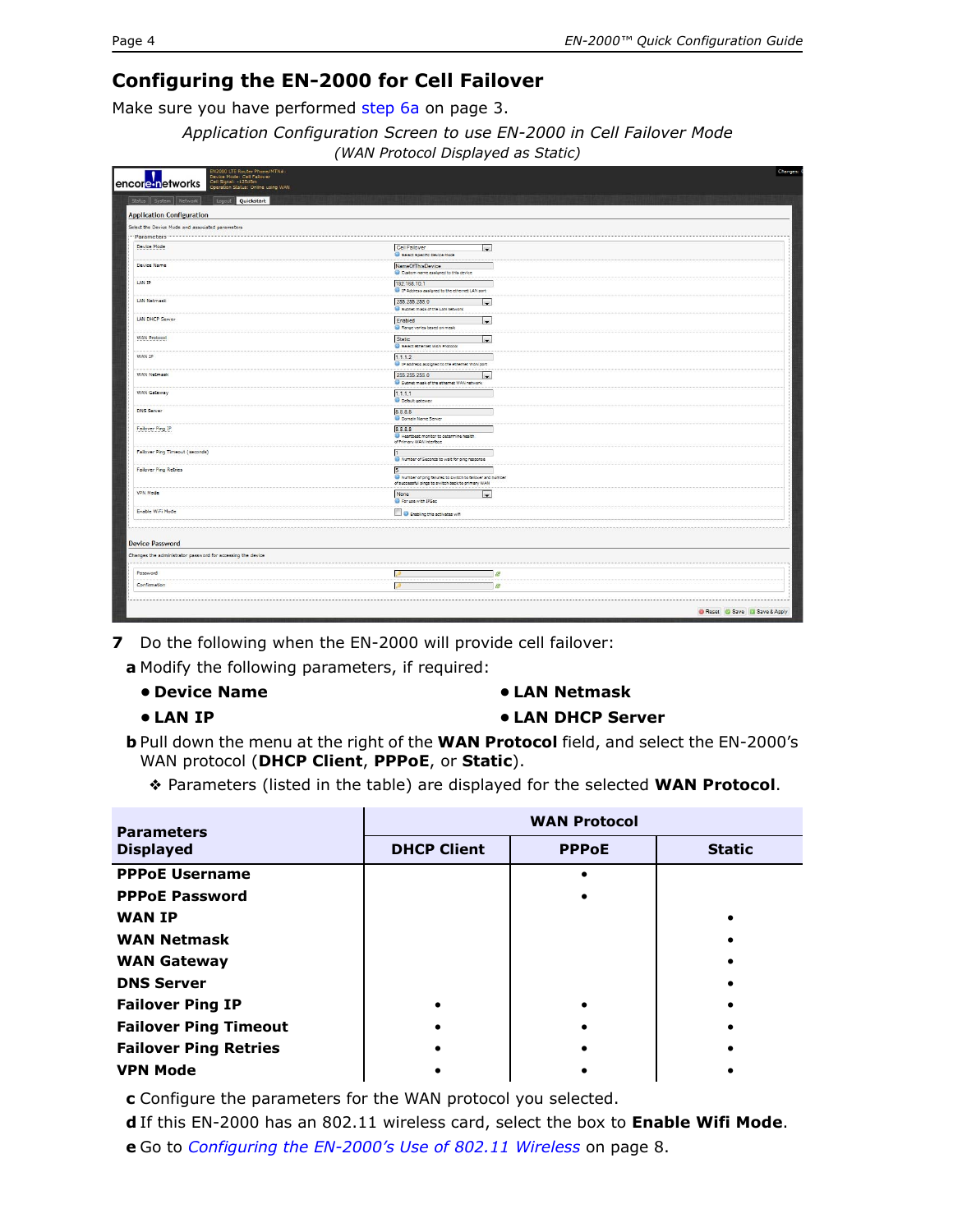# <span id="page-4-0"></span>**Configuring the EN-2000 as a Cell Router**

Make sure you have performed [step 6](#page-2-0)[b](#page-2-2) on [page 3.](#page-2-0)

*Application Configuration Screen to use EN-2000 in Cell Router Mode*

| EN2000 LTE Router Phone/MTN#:<br>٠<br>Device Mode: Cell Failover<br>Cell Signal: -12548m<br>Operation Status: Online using WAN<br>encore networks |                                                                           | Changes: 0                  |
|---------------------------------------------------------------------------------------------------------------------------------------------------|---------------------------------------------------------------------------|-----------------------------|
| Quickstart<br>Status System Network<br>Logout                                                                                                     |                                                                           |                             |
| <b>Application Configuration</b>                                                                                                                  |                                                                           |                             |
| Select the Device Mode and associated parameters                                                                                                  |                                                                           |                             |
| Parameters                                                                                                                                        |                                                                           |                             |
| Device Mode                                                                                                                                       | ⋥<br>Cell Router<br>Select Specific Device Mode                           |                             |
|                                                                                                                                                   | Two Ethernet Ports(LAN+WAN) as a Switch to Cell Broadband Router          |                             |
| Device Name                                                                                                                                       | NameOfThisDevice<br>Custom name assigned to this device                   |                             |
| LAN IP                                                                                                                                            | 192.168.10.1<br><sup>1</sup> IP Address assigned to the ethernet LAN port |                             |
| LAN Netmask                                                                                                                                       | 255.255.255.0<br>$\sim$<br>Subnet mask of the LAN network                 |                             |
| <b>LAN DHCP Server</b>                                                                                                                            | Enabled<br>in 1<br>Range varies based on mask                             |                             |
| VPN Mode                                                                                                                                          | $\overline{\phantom{0}}$<br>None<br><b>C</b> For use with IPSec           |                             |
| Enable WiFi Mode                                                                                                                                  | E C Enabling this activates will                                          |                             |
| <b>Device Password</b>                                                                                                                            |                                                                           |                             |
| Changes the administrator password for accessing the device                                                                                       |                                                                           |                             |
| Password                                                                                                                                          |                                                                           |                             |
| Confirmation                                                                                                                                      |                                                                           |                             |
|                                                                                                                                                   |                                                                           | Reset C Save U Save & Apply |

**8** Do the following when the EN-2000 will perform as a cell router:

**a** Modify the following parameters, if required:

- **Device Name**
- **LAN IP**
- **LAN DHCP Server**
- **VPN Mode**

- **LAN Netmask**
- **b** If this EN-2000 has an 802.11 wireless card, select the box to **Enable Wifi Mode**.
- **c** Go to *[Configuring the EN-2000's Use of 802.11 Wireless](#page-7-0)* on [page 8.](#page-7-0)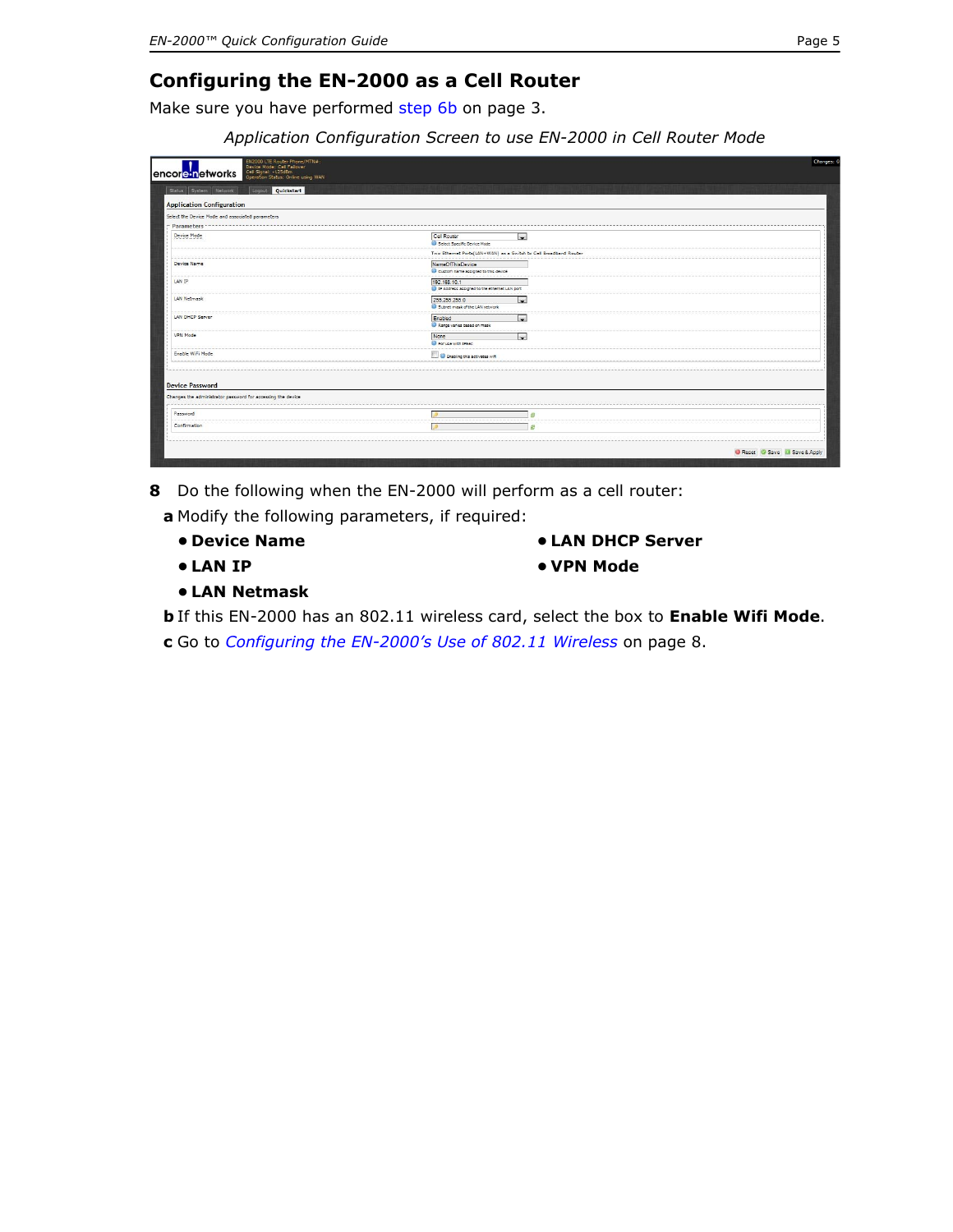## <span id="page-5-0"></span>**Configuring the EN-2000 for Cell Passthrough**

Make sure you have performed [step 6](#page-2-0)[c](#page-2-3) on [page 3.](#page-2-0)

*Application Configuration Screen to use EN-2000 in Cell Passthrough Mode*

| EN2000 LTE Router Phone/MTN#:<br>Device Mode: Cell Failover<br>Cell Signal: -125dBm<br>encore networks<br>Operation Status: Online using WAN |                                                               | Changes:                    |
|----------------------------------------------------------------------------------------------------------------------------------------------|---------------------------------------------------------------|-----------------------------|
| Quickstart<br>Status System Network<br>Logout                                                                                                |                                                               |                             |
| <b>Application Configuration</b>                                                                                                             |                                                               |                             |
| Select the Device Mode and associated parameters                                                                                             |                                                               |                             |
| Parameters                                                                                                                                   |                                                               |                             |
| Device Mode                                                                                                                                  | <b>P</b><br>Cell Pass-through<br>Select Specific Device Mode  |                             |
|                                                                                                                                              | Transparently connects LAN to Cell Modem                      |                             |
| Device Name                                                                                                                                  | NameOfThisDevice<br>Custom name assigned to this device       |                             |
| Management Netmask                                                                                                                           | 255.255.255.0<br>le.<br>Subnet mask of the Management network |                             |
| Management Gateway                                                                                                                           | 192.168.10.254<br><b>C</b> Default gateway                    |                             |
| WAN DHCP Server                                                                                                                              | Disabled<br><b>Contract</b><br>Range varies based on mask     |                             |
| <b>Device Password</b>                                                                                                                       |                                                               |                             |
| Changes the administrator password for accessing the device                                                                                  |                                                               |                             |
| Password                                                                                                                                     |                                                               |                             |
| Confirmation                                                                                                                                 | n                                                             |                             |
|                                                                                                                                              |                                                               | Reset C Save I Save & Apply |
|                                                                                                                                              |                                                               |                             |

- **9** Do the following when the EN-2000 will provide cellular wireless access for an existing non-cellular router:
	- **a** Modify the following parameters, if required:
		- **Device Name**
		- **Management Netmask**

**• Management Gateway**

### **• WAN DCHP Server**

- **b** When you are satisfied with the parameters, select the **Save & Apply** button (in the lower right corner of the screen).
	- ❖ The configuration is saved and the EN-2000 reboots. After rebooting, the log-in screen is displayed.
- **c** Go to *[Using the EN-2000's Configuration](#page-8-0)* on [page 9](#page-8-0).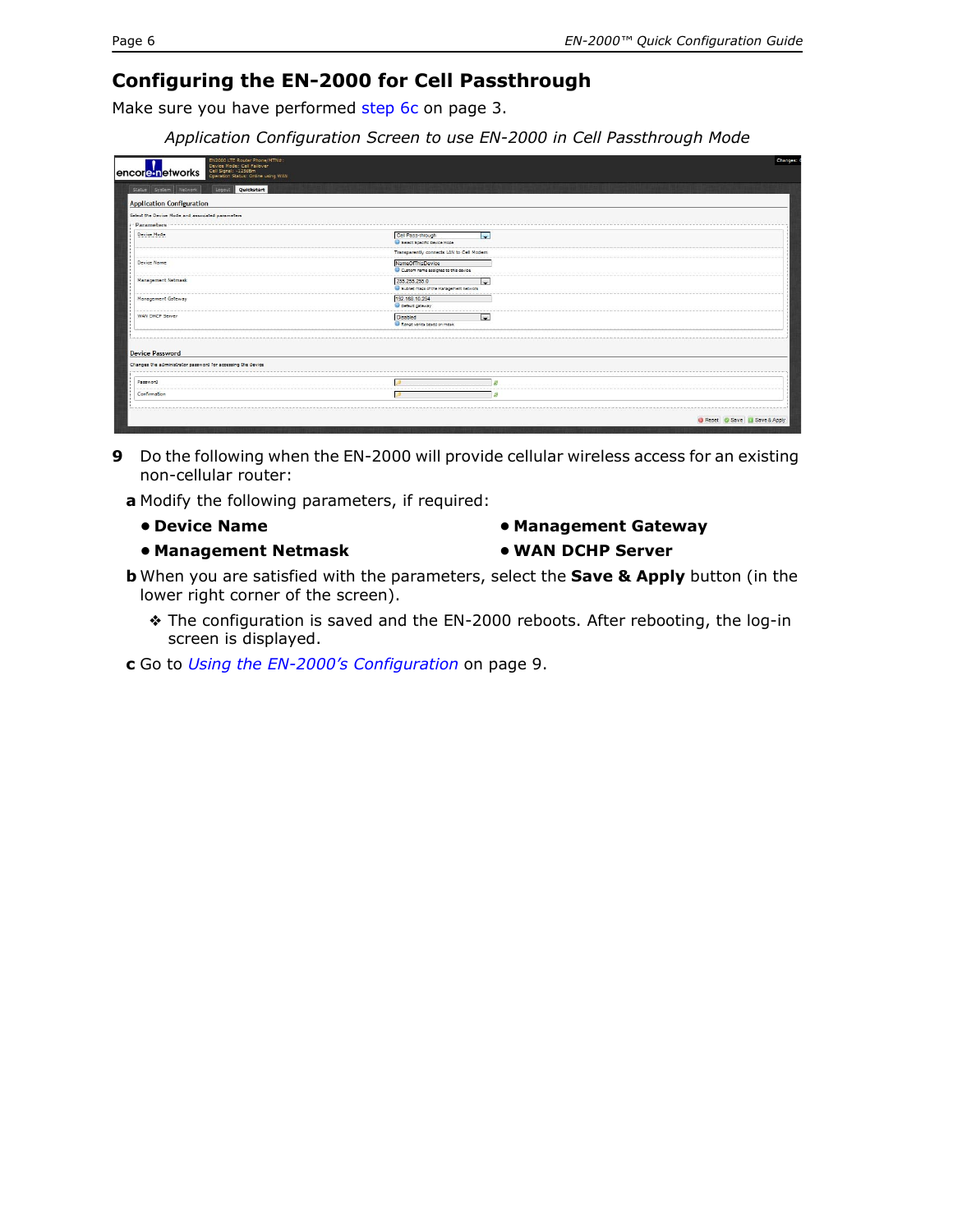# <span id="page-6-0"></span>**Configuring the EN-2000 for VRRP Backup**

Make sure you have performed [step 6](#page-2-0)[d](#page-2-4) on [page 3.](#page-2-0)

*Application Configuration Screen to use EN-2000 in VRRP Backup Mode*

| <b>VRRP Backup</b><br>$\overline{ }$<br>Select Specific Device Mode         |                             |
|-----------------------------------------------------------------------------|-----------------------------|
| <b>NameOfThisDevice</b><br>Custom name assigned to this device              |                             |
| 192.168.10.1<br><sup>2</sup> IP Address assigned to the ethernet LAN port   |                             |
| 255.255.255.0<br>$\overline{\phantom{a}}$<br>Subnet mask of the LAN network |                             |
| VRRP identifier used by the primary router                                  |                             |
| 192.168.10.3<br>VRRP IP address used by the primary router                  |                             |
| None<br>$\sim$<br>For use with IPSec                                        |                             |
| C Enabling this activates will                                              |                             |
|                                                                             |                             |
|                                                                             |                             |
| f8                                                                          |                             |
|                                                                             |                             |
|                                                                             | Reset C Save J Save & Apply |
|                                                                             |                             |

**10** Do the following when the EN-2000 will act as a backup router in a VRRP set:

- **a** Modify the following parameters, if required:
	- **Device Name**
	- **LAN IP**
	- **LAN Netmask**
- **VRRP ID**
- **VRRP IP**
- **VPN Mode**

**b** If this EN-2000 has an 802.11 wireless card, select the box to **Enable Wifi Mode**.

**c** Go to *[Configuring the EN-2000's Use of 802.11 Wireless](#page-7-0)* on [page 8.](#page-7-0)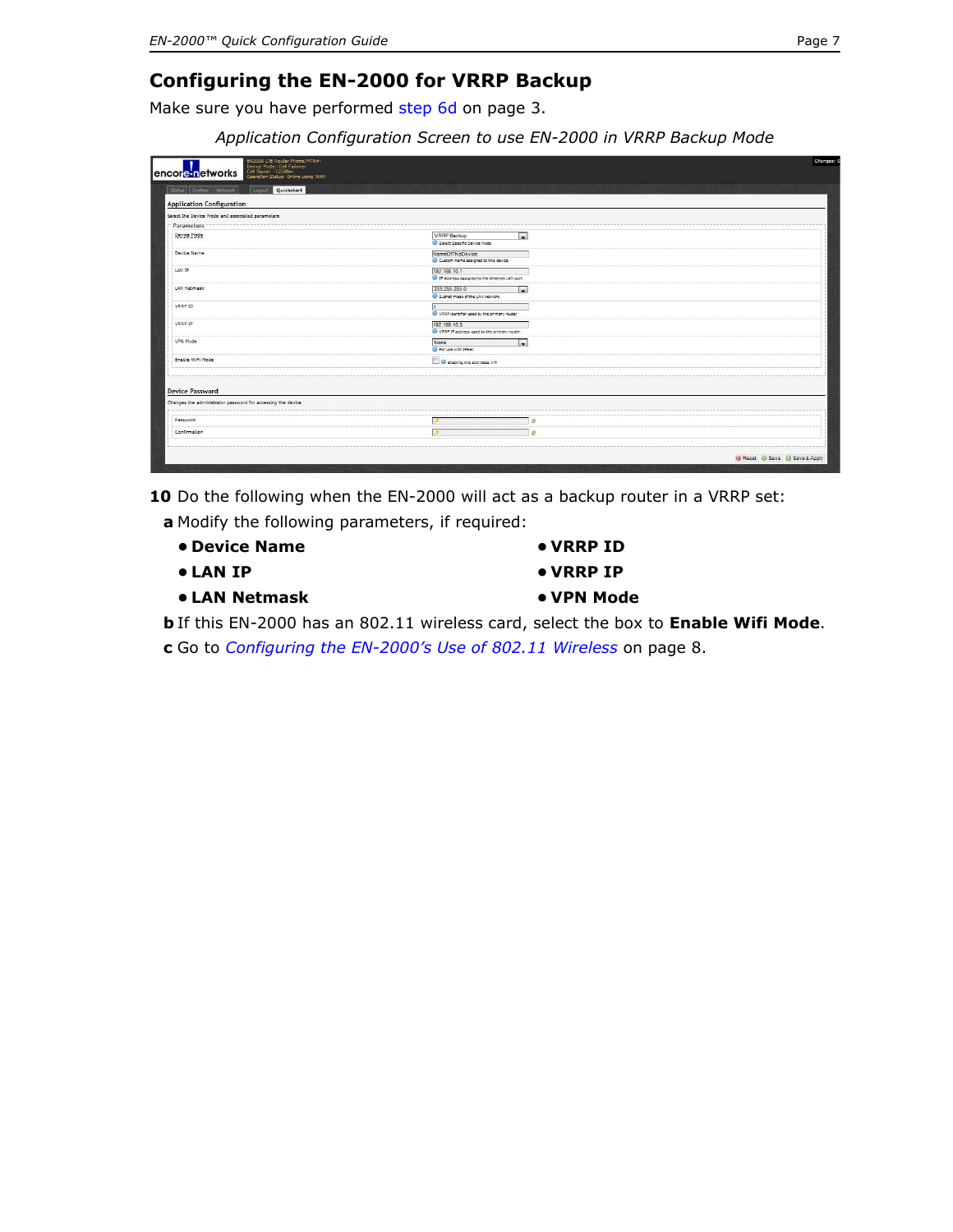## <span id="page-7-0"></span>**Configuring the EN-2000's Use of 802.11 Wireless**

Make sure the box to **Enable Wifi Mode** is checked or unchecked, to reflect whether the EN-2000 will use an 802.11 wireless connection.

<span id="page-7-1"></span>**11** Do the following to configure use (or non-use) of 802.11 wireless:

**a** If the box to **Enable Wifi Mode** is not checked, go to [step 11](#page-7-1)[f.](#page-7-3)

**b** If the box to **Enable Wifi Mode** is checked, continue to [step 11](#page-7-1)[c](#page-7-2).

**Note:** When you select **Enable Wifi Mode**, two additional fields (**SSID** and **Encryption**) are displayed.

*Fields for SSID and Encryption Type* 

| Enable Willi Mode | M G Enabling this activates will |
|-------------------|----------------------------------|
| <b>SSID</b><br>   |                                  |
|                   | No Encryption                    |

- <span id="page-7-2"></span>**c** In the **SSID** field, type a name for this EN-2000's 802.11 wireless card. Get the name from your network administrator.
- **d** By default, the EN-2000's 802.11 wireless card uses **No Encryption**. Do one of the following:
	- **i** If the card will not use encryption, go to [step 11](#page-7-1)[f.](#page-7-3)
	- **ii** If the card will use encryption, select the encryption type:
	- **WPA-PSK**

• **WPA-PSK/WPA2-PSK Mixed Mode**

- **WPA2-PSK**
- ❖ When you select an encryption type, the 802.11 wireless **Key** field is displayed.

#### *Field for Wireless Key*

| Forevotion | WPA-PSK/WPA2-PSK Mixed Mode                                                                                    |
|------------|----------------------------------------------------------------------------------------------------------------|
| <b>KC</b>  |                                                                                                                |
|            | WPA pre-shared key, either 8 to 63 characters or a vaild WPA key containing exactly 64 hexadecimal characters. |

**e** Type the 802.11 wireless key in the **Key** field.

**Note:** The key can include 8 to 63 characters. Get the value from your network administrator.

- <span id="page-7-3"></span>**f** When you are satisfied with the parameters, select the **Save & Apply** button (in the lower right corner of the screen).
	- ❖ The configuration is saved and the EN-2000 reboots. After rebooting, the log-in screen is displayed.

**g** Go to *[Using the EN-2000's Configuration](#page-8-0)* on [page 9](#page-8-0).